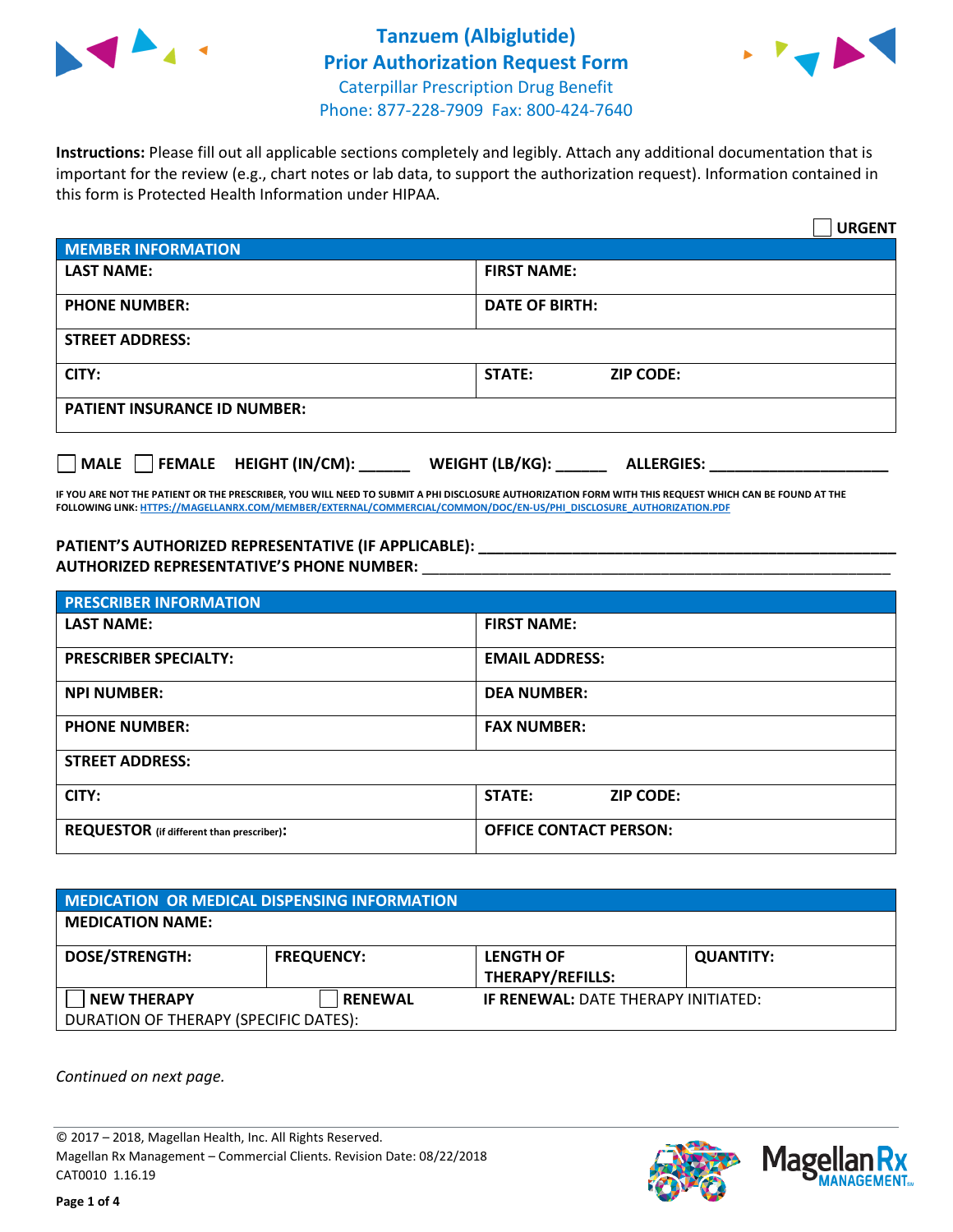

**Tanzuem (Albiglutide) Prior Authorization Request Form** Caterpillar Prescription Drug Benefit Phone: 877-228-7909 Fax: 800-424-7640



| MEMBER'S LAST NAME: NAMER SERVICES                                                                                                                                                                                                                                                                                                                                                                                                                                                                                                                                     | <b>MEMBER'S FIRST NAME:</b>                                                                           |                                                       |  |  |
|------------------------------------------------------------------------------------------------------------------------------------------------------------------------------------------------------------------------------------------------------------------------------------------------------------------------------------------------------------------------------------------------------------------------------------------------------------------------------------------------------------------------------------------------------------------------|-------------------------------------------------------------------------------------------------------|-------------------------------------------------------|--|--|
|                                                                                                                                                                                                                                                                                                                                                                                                                                                                                                                                                                        | 1. HAS THE PATIENT TRIED ANY OTHER MEDICATIONS FOR THIS CONDITION?                                    | YES (if yes, complete below)<br>NO                    |  |  |
| <b>MEDICATION/THERAPY (SPECIFY</b><br>DRUG NAME AND DOSAGE):                                                                                                                                                                                                                                                                                                                                                                                                                                                                                                           | <b>DURATION OF THERAPY (SPECIFY</b><br>DATES):                                                        | <b>RESPONSE/REASON FOR</b><br><b>FAILURE/ALLERGY:</b> |  |  |
| <b>2. LIST DIAGNOSES:</b>                                                                                                                                                                                                                                                                                                                                                                                                                                                                                                                                              |                                                                                                       | <b>ICD-10:</b>                                        |  |  |
| $\Box$ Type II diabetes<br>□ Other diagnosis: _____________________ICD-10_________________________________                                                                                                                                                                                                                                                                                                                                                                                                                                                             |                                                                                                       |                                                       |  |  |
| PRIOR AUTHORIZATION.                                                                                                                                                                                                                                                                                                                                                                                                                                                                                                                                                   | 3. REQUIRED CLINICAL INFORMATION: PLEASE PROVIDE ALL RELEVANT CLINICAL INFORMATION TO SUPPORT A       |                                                       |  |  |
| <b>Lab Values:</b><br>Was the patient's most recent HbA1c in the past 6 months or prior to starting the requested medication 7.0% or<br>greater? $\Box$ Yes $\Box$ No<br>Documentation of HbA1c level required.<br>Is the patient's estimated glomerular filtration rate (GFR) less than or equal to 45 mL/min/1.73 m2? $\Box$ Yes $\Box$ No<br><b>Documentation of GFR required.</b><br>Does the patient currently have a serum creatinine level exceeding 1.8 mg/dL or an estimated GFR less than<br>30 mL/min/1.73 m2? □ Yes □ No<br><b>Documentation required.</b> |                                                                                                       |                                                       |  |  |
| <b>Clinical information:</b><br>If yes, please select:<br>□ Ascites<br>$\Box$ Cirrhosis<br>$\Box$ Hepatic encephalopathy<br><b>D</b> Portal hypertension                                                                                                                                                                                                                                                                                                                                                                                                               | Does the patient have advanced liver disease with at least one of the following? $\Box$ Yes $\Box$ No |                                                       |  |  |
| Does the patient have a history of sulfa-induced Stevens-Johnson syndrome, sulfa-induced toxic epidermal<br>necrolysis, OR sulfa allergy? □ Yes □ No                                                                                                                                                                                                                                                                                                                                                                                                                   |                                                                                                       |                                                       |  |  |
| Does the patient have a history of falls OR is the patient at high risk for falls? $\square$ Yes $\square$ No                                                                                                                                                                                                                                                                                                                                                                                                                                                          |                                                                                                       |                                                       |  |  |
| <b>Medication information:</b><br>Is the patient currently taking AND will continue to take insulin and/or warfarin? $\Box$ Yes $\Box$ No<br>Has the patient tried or is the patient currently taking metformin? $\Box$ Yes $\Box$ No                                                                                                                                                                                                                                                                                                                                  |                                                                                                       |                                                       |  |  |

© 2017 – 2018, Magellan Health, Inc. All Rights Reserved. Magellan Rx Management – Commercial Clients. Revision Date: 08/22/2018 CAT0010 1.16.19



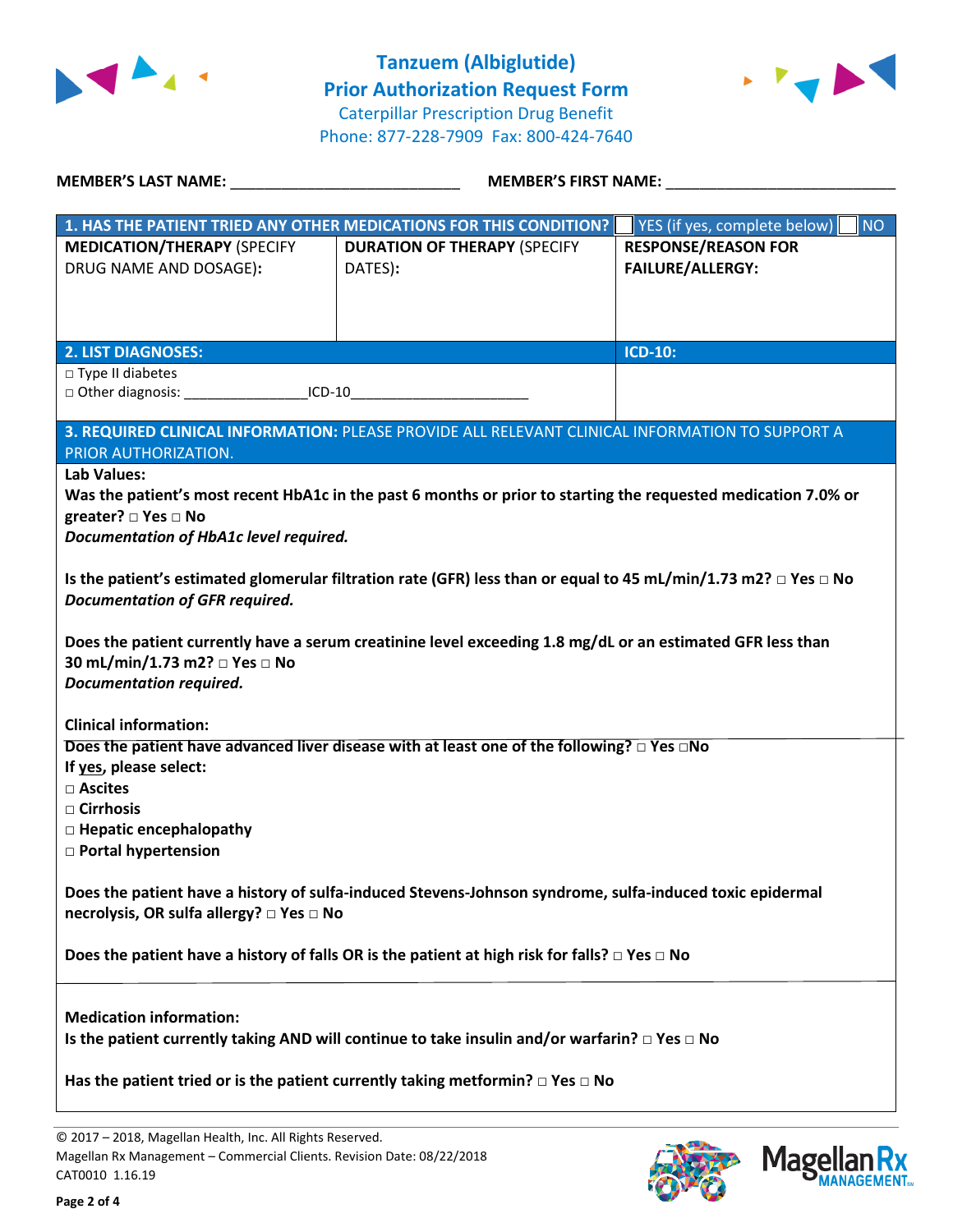

**Tanzuem (Albiglutide) Prior Authorization Request Form** Caterpillar Prescription Drug Benefit Phone: 877-228-7909 Fax: 800-424-7640



**MEMBER'S LAST NAME:** \_\_\_\_\_\_\_\_\_\_\_\_\_\_\_\_\_\_\_\_\_\_\_\_\_\_\_ **MEMBER'S FIRST NAME:** \_\_\_\_\_\_\_\_\_\_\_\_\_\_\_\_\_\_\_\_\_\_\_\_\_\_\_

**Has treatment with metformin been avoided due to lactic acidosis or elevated liver enzymes? □ Yes □ No**

**Has the patient tried or is the patient currently receiving treatment with at least one of the following? □ Yes □ No If yes, please select:**

- **□ Glimepiride**
- **□ Glipizide**
- **□ Glyburide**
- **□ Nateglinide**
- **□ Repaglinide**

**Has treatment with glimepiride, glipizide, glyburide, nateglinide, or repaglinide been avoided due to any of the following? □ Yes □ No**

**If yes, please select:**

**□ Advanced age**

- **□ Elevated liver enzymes or mild/moderate liver disease**
- **□ Obesity or overweight st**
- **□ Elevated liver enzymes or mild/moderate liver disease**
- **□ Obesity or overweight state**

**Is the patient currently taking any of the following medications? □ Yes □ No**

**If yes, please select:**

- **□ Janumet/Janumet XR (sitagliptin/metformin)**
- **□ Januvia (sitagliptin)**
- **□ Jentadueto/Jentadueto XR (linagliptin/metformin)**
- **□ Kazano (alogliptin/metformin)**
- **□ Kombiglyze XR (saxagliptin/metformin)**
- **□ Nesina (alogliptin)**
- **□ Onglyza (saxagliptin)**
- **□ Oseni (alogliptin/pioglitazone)**
- **□ Tradjenta (linagliptin)**

**If the patient is taking any of the above medications, will concomitant therapy with those medications be discontinued? □ Yes □ No**

**Are there any other comments, diagnoses, symptoms, medications tried or failed, and/or any other information the physician feels is important to this review?**

**Please note:** Not all drugs/diagnosis are covered on all plans. This request may be denied unless all required information is received.

© 2017 – 2018, Magellan Health, Inc. All Rights Reserved. Magellan Rx Management – Commercial Clients. Revision Date: 08/22/2018 CAT0010 1.16.19